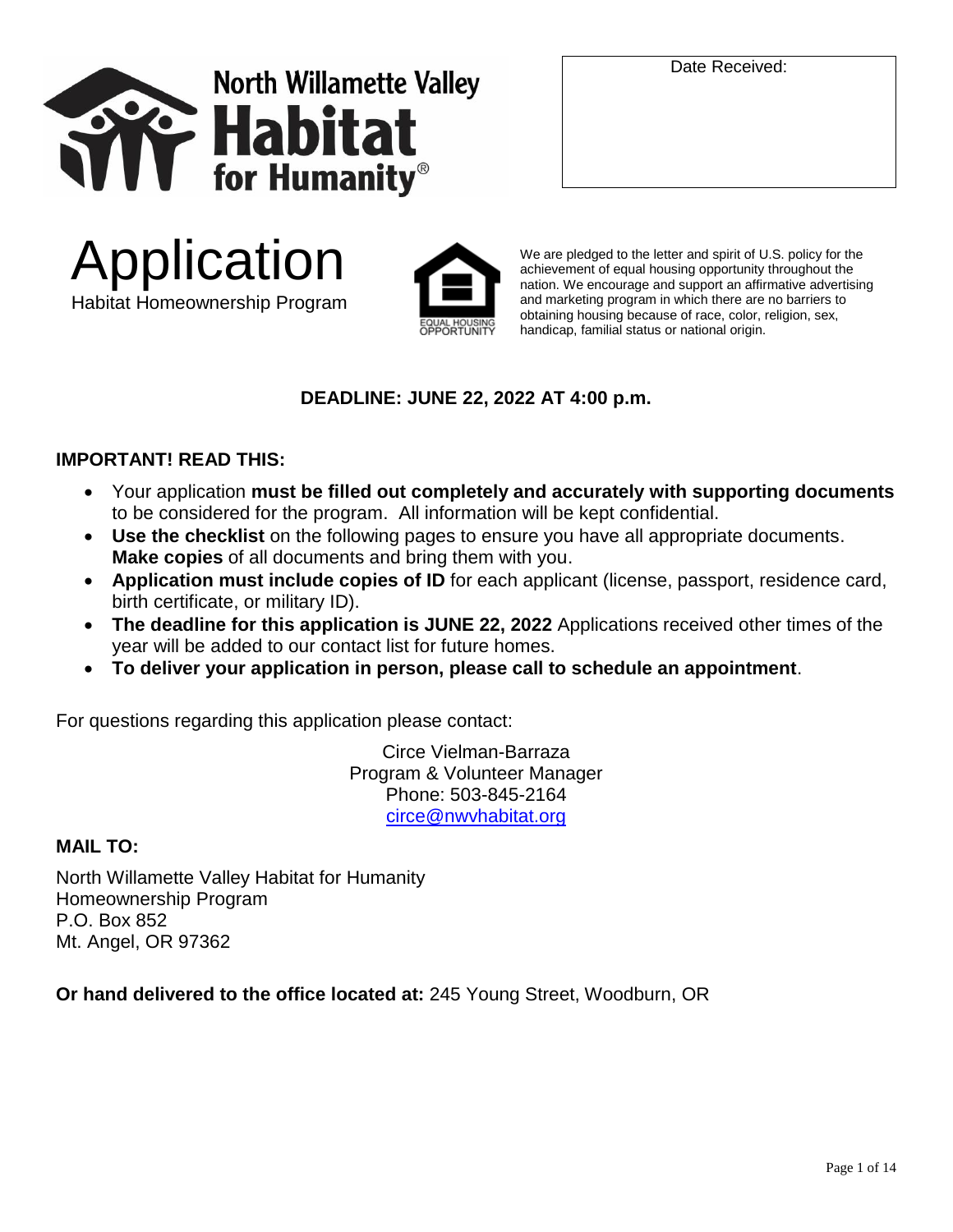### **2022 Application Checklist:**

A complete application packet is required for you to be considered for a Habitat home. A complete application packet must include a *COPY* of all of the following documents. Please use this form to ensure you have included all necessary documents. You may have other sources of income (child support, spousal support) which are not required to be included with the application, but can be if you want us to consider them as a source of income. If you would like these sources to be considered, please add them the list below in the 'other' section. You must provide the *3 MOST RECENT* months of each document!

#### **CHECKLIST:**

|                      | ALL sections of the Application have been completed.                                                                                                   |
|----------------------|--------------------------------------------------------------------------------------------------------------------------------------------------------|
|                      | Application is signed                                                                                                                                  |
|                      | Sign Authorization to Obtain a Credit Report/Background Check                                                                                          |
|                      |                                                                                                                                                        |
|                      |                                                                                                                                                        |
|                      | Copies of the 6 most recent pay stubs for each of the current jobs held by all working adults in the<br>household.                                     |
|                      | Copies of last two years' income tax statements for each person in the household age 18 or older.<br>(Examples: completed 1040, 1040 EZ, etc.).        |
|                      | Copies of all W-2s for last 2 years for each working adult.                                                                                            |
|                      | Documentation of other types of income (SSI, Social Security, Army Income, etc.).                                                                      |
|                      | Copies of three months of bank statements for each bank account held by the Applicant and/or Co-<br>Applicant                                          |
|                      | Copies of three months of all utility bills.                                                                                                           |
|                      | Copies of three months of all outstanding loans (car, student, & other). Be sure balances are<br>included.                                             |
|                      | Written explanation of any outstanding debt obligations, or large debts recently paid off that may still<br>show up on a credit report (if necessary). |
|                      | Copy of current driver's license or government issued ID for the Applicant and Co-Applicant.                                                           |
|                      | Copy of Birth Certificate (if U.S. Citizen), Permanent Resident Card, Passport issued by the United<br>States, for the Applicant and Co-Applicant.     |
| Applicant's<br>Name: | Co-Applicant's<br>Name:                                                                                                                                |

Applicant's Signature: We have a state of the state of the state of the state of the state of the state of the state of the state of the state of the state of the state of the state of the state of the state of the state of the state Co-Applicant's Signature: Website and the state of the state of the state of the state of the state of the state of the state of the state of the state of the state of the state of the state of the state of the state of the state of the

| FOR OFFICE USE ONLY - DO NOT WRITE IN THIS SPACE |                                       |  |  |  |  |
|--------------------------------------------------|---------------------------------------|--|--|--|--|
| Date received:                                   | Date of selection committee approval: |  |  |  |  |
| Date of notice of incomplete application letter: | Date of board approval: ______        |  |  |  |  |
| Date of adverse action letter:                   | Date of partnership agreement:        |  |  |  |  |

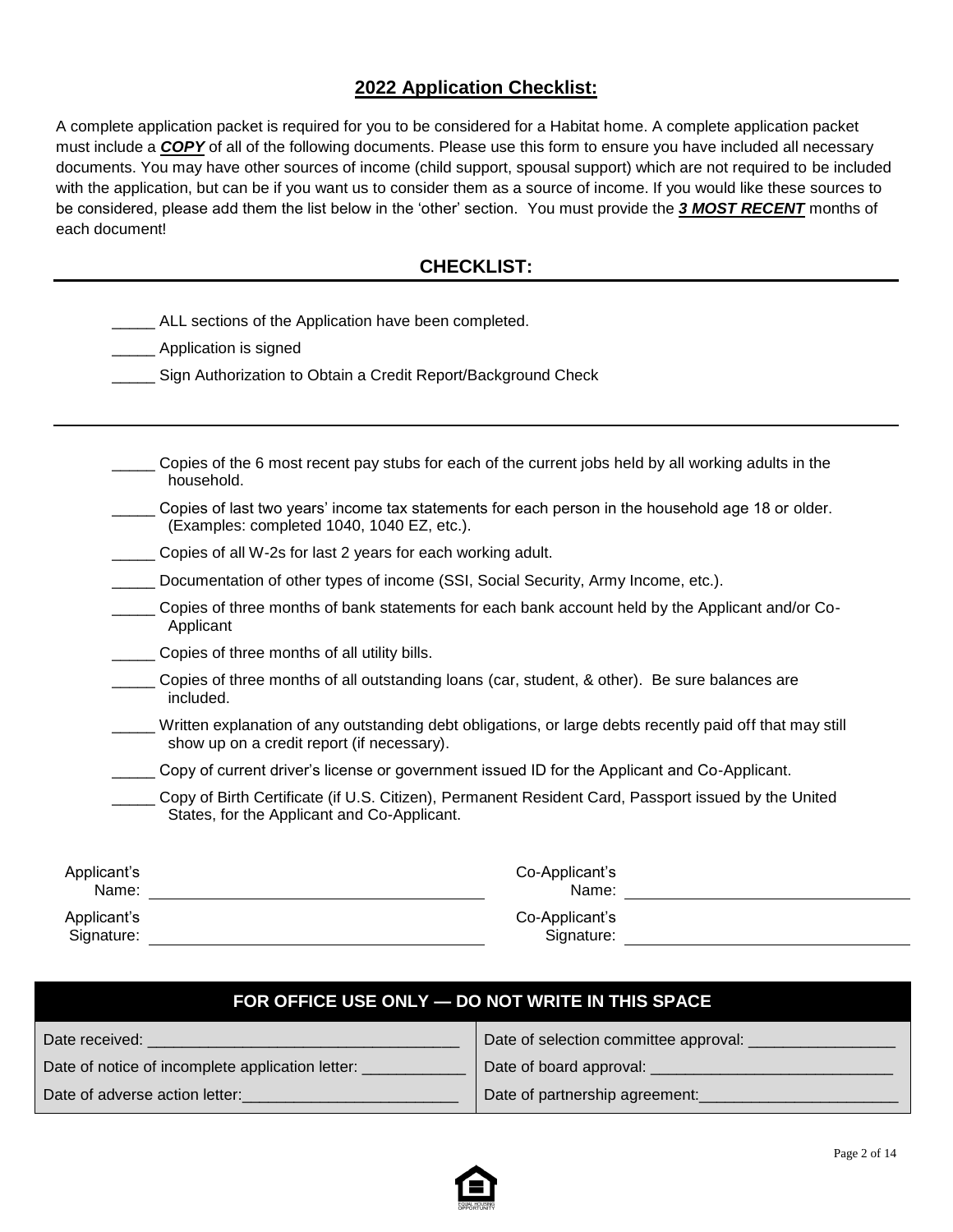**Dear Applicant:** Please complete this application for the Habitat for Humanity homeownership program truthfully, completely and accurately. All information you include on this application will be maintained in accordance with our privacy policy.

#### **Type of credit: □** I am applying for **individual credit.**

□ I am applying for **joint credit**. Total number of borrowers: \_\_\_\_\_\_\_\_\_\_\_\_\_\_\_\_\_\_

**□** Each borrower intends to apply for joint credit. **Your initials:** \_\_\_\_\_\_\_\_\_\_\_\_\_\_

| <b>1A. APPLICANT INFORMATION</b>                                                                                                                                              |                                                                                                                                                                                              |  |  |  |  |
|-------------------------------------------------------------------------------------------------------------------------------------------------------------------------------|----------------------------------------------------------------------------------------------------------------------------------------------------------------------------------------------|--|--|--|--|
| <b>Applicant</b>                                                                                                                                                              | <b>Co-applicant</b>                                                                                                                                                                          |  |  |  |  |
|                                                                                                                                                                               |                                                                                                                                                                                              |  |  |  |  |
| Alternative and former names: _______________________                                                                                                                         | Alternative and former names: ________________________                                                                                                                                       |  |  |  |  |
|                                                                                                                                                                               |                                                                                                                                                                                              |  |  |  |  |
|                                                                                                                                                                               |                                                                                                                                                                                              |  |  |  |  |
|                                                                                                                                                                               |                                                                                                                                                                                              |  |  |  |  |
|                                                                                                                                                                               |                                                                                                                                                                                              |  |  |  |  |
|                                                                                                                                                                               |                                                                                                                                                                                              |  |  |  |  |
| Age Date of birth (mm/dd/yyyy): ________________________                                                                                                                      |                                                                                                                                                                                              |  |  |  |  |
| □ Married □ Separated □ Unmarried (single, divorced, widowed, civil<br>union, domestic partnership, registered reciprocal beneficiary relationship) (Fill<br>out Section 14.) | $\Box$ Married $\Box$ Separated $\Box$ Unmarried (single, divorced, widowed, civil<br>union, domestic partnership, registered reciprocal beneficiary relationship) (Fill<br>out Section 14.) |  |  |  |  |
| <b>Dependents</b> and others who will live with you:                                                                                                                          | <b>Dependents</b> and others who will live with you (not listed by co-applicant):                                                                                                            |  |  |  |  |
| <b>Male Female</b><br>Name<br>Age                                                                                                                                             | Name<br><b>Male Female</b><br>Age                                                                                                                                                            |  |  |  |  |
| $\Box$ $\Box$                                                                                                                                                                 | $\Box$ $\Box$                                                                                                                                                                                |  |  |  |  |
| □□                                                                                                                                                                            | □□                                                                                                                                                                                           |  |  |  |  |
|                                                                                                                                                                               |                                                                                                                                                                                              |  |  |  |  |
| □□                                                                                                                                                                            | $\Box$ $\Box$                                                                                                                                                                                |  |  |  |  |
| <b>TELEVISION</b>                                                                                                                                                             |                                                                                                                                                                                              |  |  |  |  |
| $\Box$ $\Box$                                                                                                                                                                 | □□                                                                                                                                                                                           |  |  |  |  |
|                                                                                                                                                                               |                                                                                                                                                                                              |  |  |  |  |
| Present address (street, city, state, ZIP code): □ Own □ Rent                                                                                                                 | Present address (street, city, state, ZIP code): □ Own □ Rent                                                                                                                                |  |  |  |  |
|                                                                                                                                                                               |                                                                                                                                                                                              |  |  |  |  |
| If you have lived at your present address for less than two years, complete the following, for all addresses during the past two years:                                       |                                                                                                                                                                                              |  |  |  |  |
| Previous address (street, city, state, ZIP code): □ Own □ Rent                                                                                                                | Previous address (street, city, state, ZIP code): □ Own □ Rent                                                                                                                               |  |  |  |  |
| Number of years:                                                                                                                                                              | Number of years:                                                                                                                                                                             |  |  |  |  |

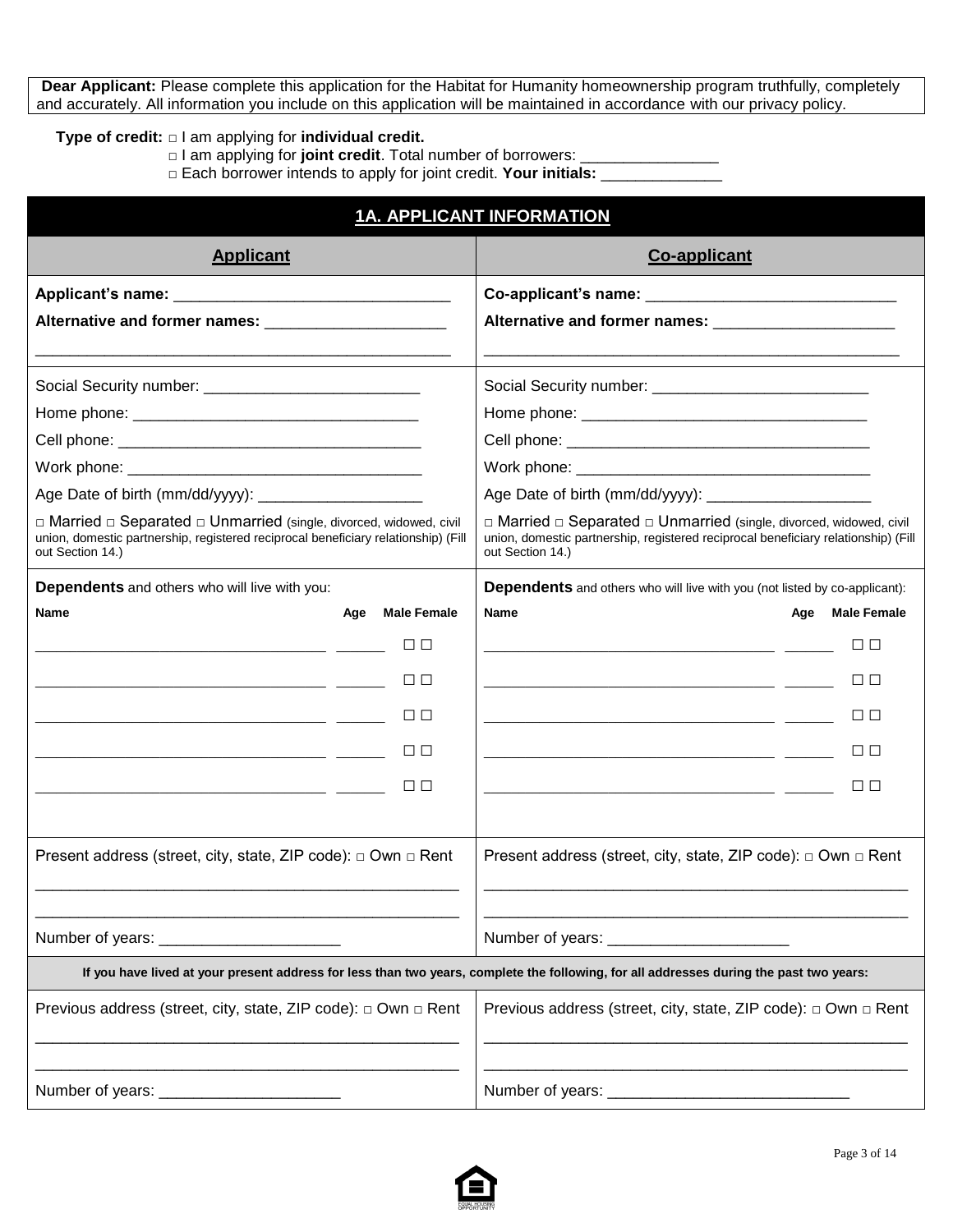# **1B. MILITARY SERVICE**

| Did you (or your deceased spouse) serve, or are you currently serving, in the United States Armed Forces? (Army, Marine Corps,<br>Navy, Air Force, Space Force, Coast Guard, Reserve or National Guard) | $\Box$ Yes $\Box$ No |        |                                              |  |  |  |  |
|---------------------------------------------------------------------------------------------------------------------------------------------------------------------------------------------------------|----------------------|--------|----------------------------------------------|--|--|--|--|
| If yes, check all that apply:                                                                                                                                                                           |                      |        |                                              |  |  |  |  |
| □ Currently serving on active duty with projected expiration date of service/tour ____/____/____(mm/dd/yyyy)                                                                                            |                      |        |                                              |  |  |  |  |
| □ Currently retired, discharged, or separated from service                                                                                                                                              |                      |        |                                              |  |  |  |  |
| □ Only period of service was as a non-activated member of the Reserve or National Guard                                                                                                                 |                      |        |                                              |  |  |  |  |
| □ Surviving spouse                                                                                                                                                                                      |                      |        |                                              |  |  |  |  |
| Is anyone else in your household serving, or did they serve, in the United States Armed Forces?                                                                                                         |                      |        | $\Box$ Yes $\Box$ No                         |  |  |  |  |
| If yes, check all that apply:                                                                                                                                                                           |                      |        |                                              |  |  |  |  |
| □ Currently serving on active duty with projected expiration date of service/tour ____/____/____(mm/dd/yyyy)                                                                                            |                      |        |                                              |  |  |  |  |
| □ Currently retired, discharged, or separated from service                                                                                                                                              |                      |        |                                              |  |  |  |  |
| □ Only period of service was as a non-activated member of the Reserve or National Guard                                                                                                                 |                      |        |                                              |  |  |  |  |
| 2. WILLINGNESS TO PARTNER                                                                                                                                                                               |                      |        |                                              |  |  |  |  |
| To be considered for the Habitat homeownership program,<br>you and your household members must be willing to complete                                                                                   | <b>EQUITY HOURS:</b> |        | I AM WILLING TO COMPLETE THE REQUIRED SWEAT- |  |  |  |  |
| a certain number of "sweat-equity" hours, which may include                                                                                                                                             |                      | Yes    | No                                           |  |  |  |  |
| hours spent helping to build your home and the homes of<br>others, attending homeownership classes, and/or other                                                                                        | Applicant            | $\Box$ | $\Box$                                       |  |  |  |  |
| approved activities.                                                                                                                                                                                    | Co-applicant         | $\Box$ | $\Box$                                       |  |  |  |  |
|                                                                                                                                                                                                         |                      |        |                                              |  |  |  |  |
|                                                                                                                                                                                                         |                      |        |                                              |  |  |  |  |
| <b>3. PRESENT HOUSING CONDITIONS</b>                                                                                                                                                                    |                      |        |                                              |  |  |  |  |
| Currently, are you:<br>□ Renting<br>□ Rent-free<br>$\Box$ Own                                                                                                                                           |                      |        |                                              |  |  |  |  |
| Number of bedrooms (please circle): 1 2 3 4 5                                                                                                                                                           |                      |        |                                              |  |  |  |  |
| Other rooms in the place where you are currently living: $\Box$ Kitchen $\Box$ Bathroom $\Box$ Living room $\Box$ Dining room                                                                           |                      |        |                                              |  |  |  |  |
|                                                                                                                                                                                                         |                      |        |                                              |  |  |  |  |
| In the space below, describe the condition of the house or apartment where you live. Why do you need a Habitat home?                                                                                    |                      |        |                                              |  |  |  |  |
|                                                                                                                                                                                                         |                      |        |                                              |  |  |  |  |
|                                                                                                                                                                                                         |                      |        |                                              |  |  |  |  |
|                                                                                                                                                                                                         |                      |        |                                              |  |  |  |  |
|                                                                                                                                                                                                         |                      |        |                                              |  |  |  |  |
|                                                                                                                                                                                                         |                      |        |                                              |  |  |  |  |
|                                                                                                                                                                                                         |                      |        |                                              |  |  |  |  |
|                                                                                                                                                                                                         |                      |        |                                              |  |  |  |  |
|                                                                                                                                                                                                         |                      |        |                                              |  |  |  |  |
|                                                                                                                                                                                                         |                      |        |                                              |  |  |  |  |
|                                                                                                                                                                                                         |                      |        |                                              |  |  |  |  |
|                                                                                                                                                                                                         |                      |        |                                              |  |  |  |  |

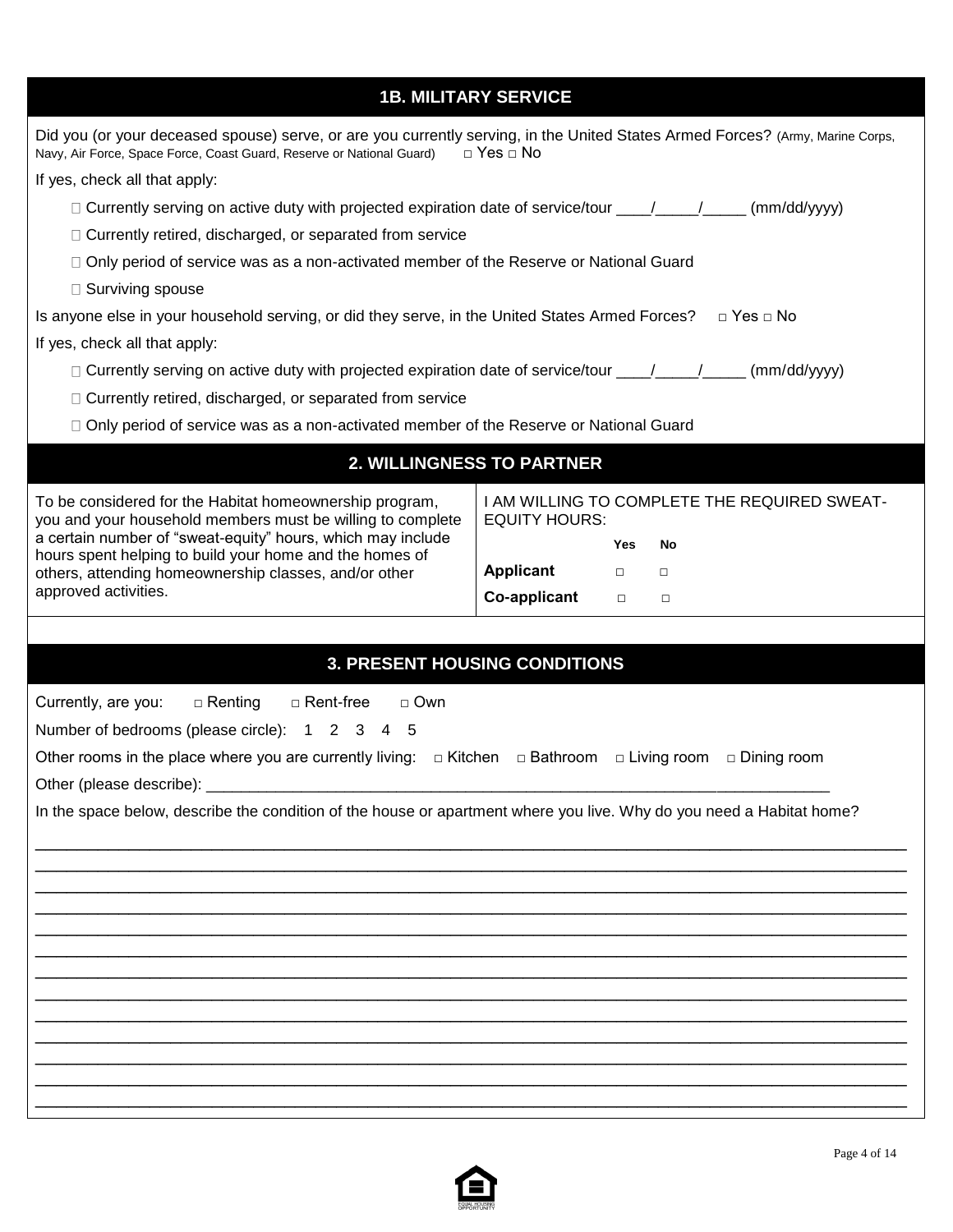| If you rent your current residence, please supply a copy of your lease and a copy of the most recent money order receipt, bank<br>statement or canceled rent check to evidence rent payment.                                                                                                                                                           |                                                                             |                       |                                                                                   |                          |                                                                |  |
|--------------------------------------------------------------------------------------------------------------------------------------------------------------------------------------------------------------------------------------------------------------------------------------------------------------------------------------------------------|-----------------------------------------------------------------------------|-----------------------|-----------------------------------------------------------------------------------|--------------------------|----------------------------------------------------------------|--|
|                                                                                                                                                                                                                                                                                                                                                        |                                                                             |                       |                                                                                   |                          |                                                                |  |
|                                                                                                                                                                                                                                                                                                                                                        |                                                                             |                       |                                                                                   |                          |                                                                |  |
|                                                                                                                                                                                                                                                                                                                                                        |                                                                             |                       |                                                                                   |                          |                                                                |  |
|                                                                                                                                                                                                                                                                                                                                                        |                                                                             |                       | <b>4. PROPERTY INFORMATION</b>                                                    |                          |                                                                |  |
| $\Box$ I do not own any real estate (move to Section 5).                                                                                                                                                                                                                                                                                               |                                                                             |                       |                                                                                   |                          |                                                                |  |
| If you own your residence, what is your monthly mortgage                                                                                                                                                                                                                                                                                               |                                                                             |                       | Do you own land other than your residence? $\Box$ No $\Box$ Yes                   |                          |                                                                |  |
| payment (including taxes, insurance, etc.)?                                                                                                                                                                                                                                                                                                            |                                                                             |                       | Monthly payment (including taxes, insurance, etc.)                                |                          |                                                                |  |
| \$ _______________/month Unpaid balance \$ ____________                                                                                                                                                                                                                                                                                                |                                                                             |                       | $\frac{1}{2}$                                                                     |                          |                                                                |  |
| If you wish your property to be considered for building your Habitat home, please attach the deed, any existing appraisal and<br>information about any liens. Note: A separate approval process will apply with respect to any such requests, as each parcel of<br>land is unique and may not be suitable for building on through the Habitat program. |                                                                             |                       |                                                                                   |                          |                                                                |  |
| <b>5. EMPLOYMENT INFORMATION</b>                                                                                                                                                                                                                                                                                                                       |                                                                             |                       |                                                                                   |                          |                                                                |  |
| <b>Applicant</b><br><b>Co-Applicant</b>                                                                                                                                                                                                                                                                                                                |                                                                             |                       |                                                                                   |                          |                                                                |  |
| $\Box$ Does not apply.                                                                                                                                                                                                                                                                                                                                 |                                                                             |                       | $\Box$ Does not apply.                                                            |                          |                                                                |  |
| Name and address of CURRENT<br>employer:                                                                                                                                                                                                                                                                                                               | Start date (mm/dd/yyyy):<br>Name and address of<br><b>CURRENT</b> employer: |                       |                                                                                   | Start date (mm/dd/yyyy): |                                                                |  |
|                                                                                                                                                                                                                                                                                                                                                        |                                                                             | Annual (gross) wages: |                                                                                   |                          | Annual (gross) wages:                                          |  |
|                                                                                                                                                                                                                                                                                                                                                        | \$                                                                          |                       |                                                                                   | \$                       |                                                                |  |
| Type of business:                                                                                                                                                                                                                                                                                                                                      |                                                                             | Business phone:       | Type of business:                                                                 |                          | Business phone:                                                |  |
|                                                                                                                                                                                                                                                                                                                                                        |                                                                             |                       | If working at current job less than one year, complete the following information. |                          |                                                                |  |
| Name and address of PREVIOUS<br>employer:                                                                                                                                                                                                                                                                                                              |                                                                             | Years on this job:    | Name and address of <b>PREVIOUS</b><br>employer:                                  |                          | Years on this job:                                             |  |
|                                                                                                                                                                                                                                                                                                                                                        |                                                                             | Annual (gross)        |                                                                                   |                          | Annual (gross)                                                 |  |
|                                                                                                                                                                                                                                                                                                                                                        |                                                                             | wages:                |                                                                                   |                          | wages:                                                         |  |
|                                                                                                                                                                                                                                                                                                                                                        |                                                                             | \$                    |                                                                                   |                          | \$                                                             |  |
| Type of business:                                                                                                                                                                                                                                                                                                                                      |                                                                             | Business phone:       | Type of business:                                                                 |                          | Business phone:                                                |  |
| □ Check if you are the business owner or are self-employed.                                                                                                                                                                                                                                                                                            |                                                                             |                       |                                                                                   |                          | PLEASE NOTE: Self-employed                                     |  |
| $\Box$ I have an ownership share of less than 25%.                                                                                                                                                                                                                                                                                                     |                                                                             |                       | $\Box$ I have an ownership share of 25% or more.                                  |                          | applicants will be required to<br>provide additional documents |  |
| Monthly income (or loss) \$                                                                                                                                                                                                                                                                                                                            |                                                                             |                       |                                                                                   |                          | such as tax returns and<br>financial statements.               |  |
|                                                                                                                                                                                                                                                                                                                                                        |                                                                             |                       |                                                                                   |                          |                                                                |  |

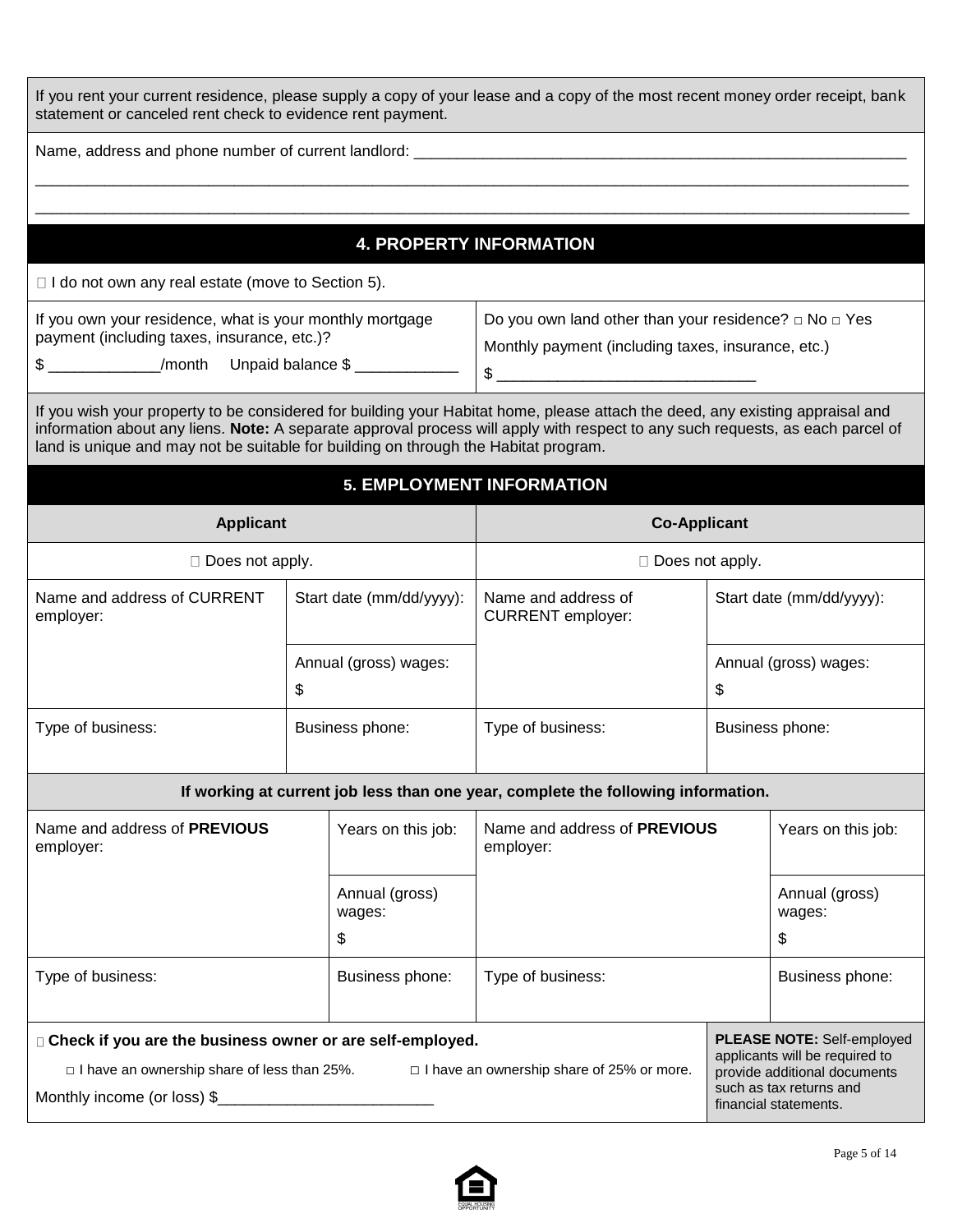| <b>6. MONTHLY INCOME</b>             |                  |                     |                            |              |  |  |  |
|--------------------------------------|------------------|---------------------|----------------------------|--------------|--|--|--|
| Income source                        | <b>Applicant</b> | <b>Co-applicant</b> | <b>Others in household</b> | <b>Total</b> |  |  |  |
| Salary/wages (gross)                 | \$               | $\,$                | $\sqrt[6]{\frac{1}{2}}$    | \$           |  |  |  |
| <b>TANF</b>                          | \$               | \$                  | $\sqrt[6]{\frac{1}{2}}$    | \$           |  |  |  |
| Alimony                              | \$               | \$                  | \$                         | \$           |  |  |  |
| Child support                        | \$               | \$                  | $\sqrt[6]{\frac{1}{2}}$    | \$           |  |  |  |
| Social Security                      | \$               | \$                  | $\sqrt[6]{\frac{1}{2}}$    | \$           |  |  |  |
| SSI                                  | \$               | \$                  | $\sqrt[6]{\frac{1}{2}}$    | \$           |  |  |  |
| <b>Disability</b>                    | \$               | \$                  | $\sqrt[6]{\frac{1}{2}}$    | \$           |  |  |  |
| Housing voucher (e.g.,<br>Section 8) | \$               | \$                  | \$                         | \$           |  |  |  |
| Unemployment<br>benefits             | \$               | \$                  | \$                         | \$           |  |  |  |
| VA compensation                      | \$               | \$                  | $\, \, \$$                 | \$           |  |  |  |
| Retirement (e.g.,<br>pension)        | \$               | \$                  | \$                         | \$           |  |  |  |
| Military entitlements                | \$               | \$                  | \$                         | \$           |  |  |  |
| Other: _____________                 | \$               | \$                  | $\sqrt[6]{\frac{1}{2}}$    | \$           |  |  |  |
| <b>Total</b>                         | \$               | \$                  | \$                         | \$           |  |  |  |
|                                      |                  |                     |                            |              |  |  |  |

| HOUSEHOLD MEMBERS WHOSE INCOME IS LISTED ABOVE                         |  |  |  |  |  |  |  |  |
|------------------------------------------------------------------------|--|--|--|--|--|--|--|--|
| <b>Monthly income</b><br>Date of birth<br><b>Name</b><br>Income source |  |  |  |  |  |  |  |  |
|                                                                        |  |  |  |  |  |  |  |  |
|                                                                        |  |  |  |  |  |  |  |  |
|                                                                        |  |  |  |  |  |  |  |  |
|                                                                        |  |  |  |  |  |  |  |  |
|                                                                        |  |  |  |  |  |  |  |  |
|                                                                        |  |  |  |  |  |  |  |  |

# **7. SOURCE OF DOWN PAYMENT AND CLOSING COSTS**

Where will you get the money to make the down payment or pay for closing costs (for example, savings or gifts from family member or others; any grants for which you have or intend to apply)? If you borrow the money, whom will you borrow it from, and how will you pay it back?

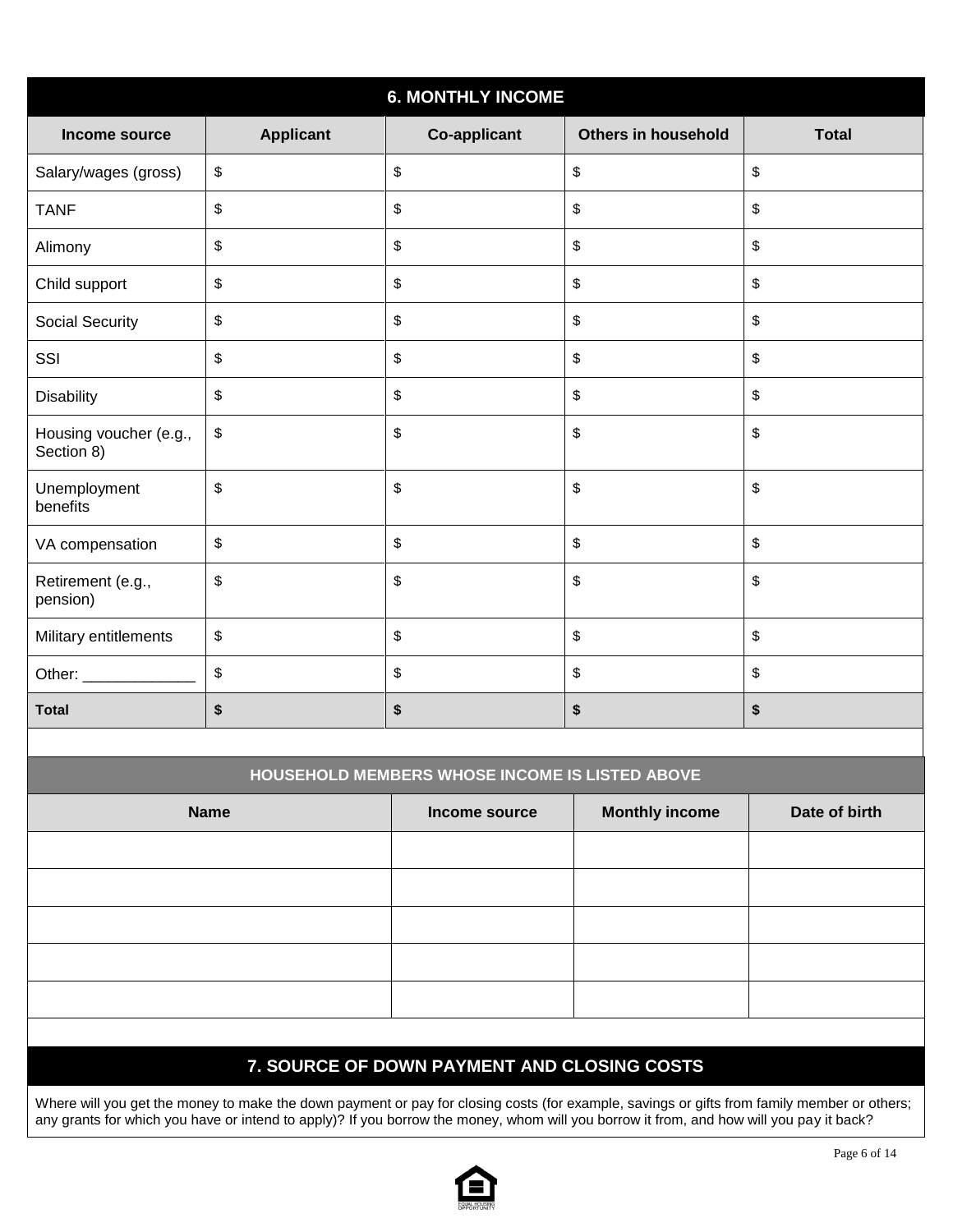|                                                                                                                                     |                | 8. ASSETS   |     |                       |                                                                      |
|-------------------------------------------------------------------------------------------------------------------------------------|----------------|-------------|-----|-----------------------|----------------------------------------------------------------------|
| Type of asset and name<br>of bank, savings and<br>loan, credit union,<br>retirement account, etc.<br>(Do not include land<br>here.) | <b>Address</b> | City, state | ZIP | <b>Account number</b> | <b>Current balance/</b><br>value/vested<br>amount (if<br>applicable) |
|                                                                                                                                     |                |             |     |                       | \$                                                                   |
|                                                                                                                                     |                |             |     |                       | \$                                                                   |
|                                                                                                                                     |                |             |     |                       | \$                                                                   |
|                                                                                                                                     |                |             |     |                       | \$                                                                   |
|                                                                                                                                     |                |             |     |                       | \$                                                                   |
|                                                                                                                                     |                |             |     |                       | \$                                                                   |

|                                                               | 9. LIABILITIES AND EXPENSES |                          |                              |                           |                          |                              |
|---------------------------------------------------------------|-----------------------------|--------------------------|------------------------------|---------------------------|--------------------------|------------------------------|
| TO WHOM DO YOU OWE MONEY?                                     | <b>Applicant</b>            |                          |                              | <b>Co-applicant</b>       |                          |                              |
| <b>Account</b>                                                | <b>Monthly</b><br>payment   | <b>Unpaid</b><br>balance | <b>Months</b><br>left to pay | <b>Monthly</b><br>payment | <b>Unpaid</b><br>balance | <b>Months</b><br>left to pay |
| Auto Ioan                                                     | \$                          | \$                       |                              | \$                        | \$                       |                              |
| Installment (e.g., boat, personal loan)                       | \$                          | \$                       |                              | \$                        | \$                       |                              |
| Lease (e.g., furniture, appliances -<br>includes rent-to-own) | \$                          | \$                       |                              | \$                        | \$                       |                              |
| Alimony/separate maintenance                                  | \$                          | \$                       |                              | \$                        | \$                       |                              |
| Child support                                                 | \$                          | \$                       |                              | \$                        | \$                       |                              |
| Revolving (e.g., credit cards)                                | \$                          | \$                       |                              | \$                        | \$                       |                              |
| Student Ioan debt                                             | \$                          | \$                       |                              | \$                        | \$                       |                              |
| Open 30 days (balance paid monthly, e.g.,<br>travel card)     | $\boldsymbol{\mathsf{S}}$   | \$                       |                              | \$                        | \$                       |                              |

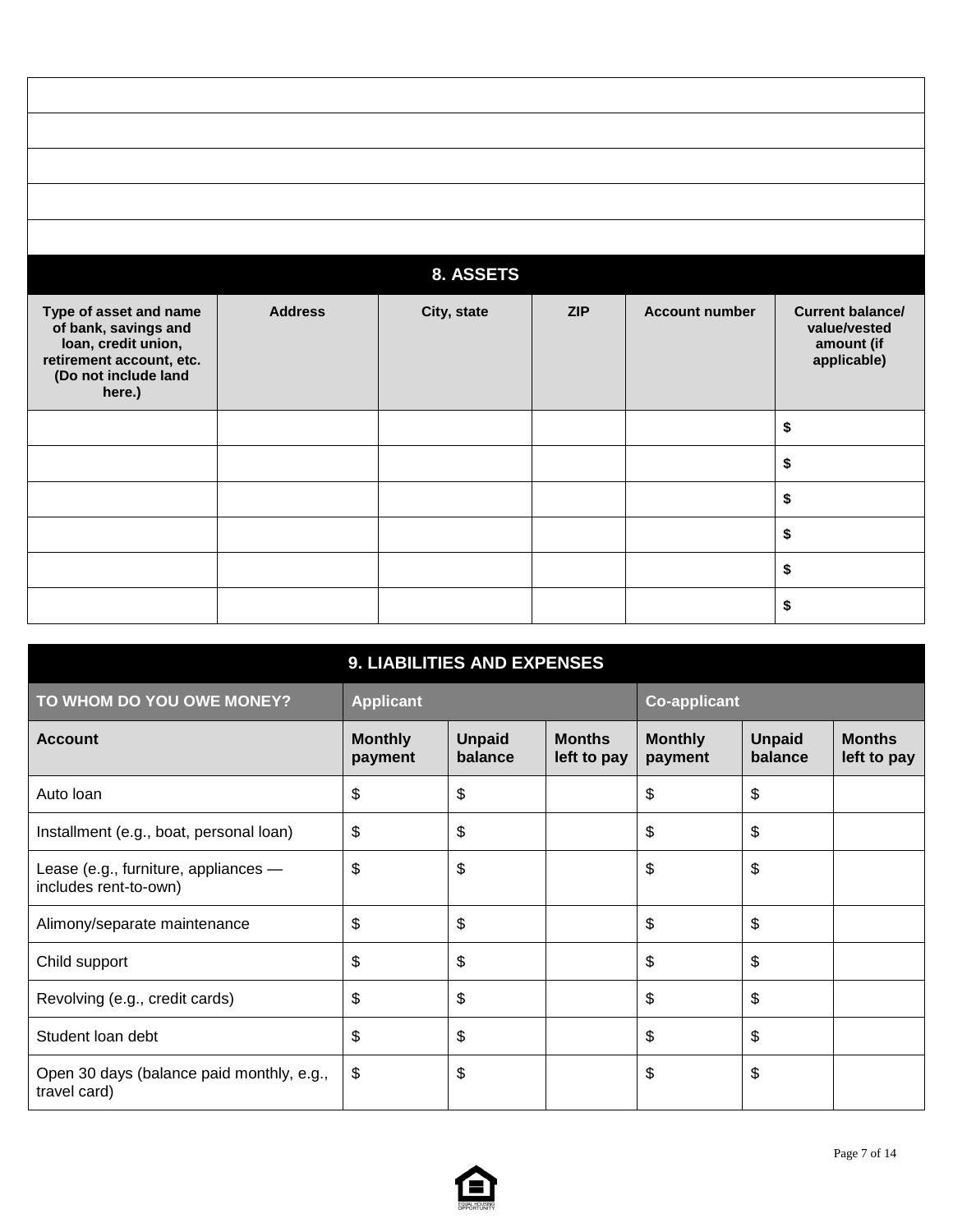| Medical debt | AD. | ۰D | ۰D | Ψ  |  |
|--------------|-----|----|----|----|--|
| Other        |     | ۰D | ۰D | ۰U |  |
| Other        |     | ۰D | ۰D | ۰U |  |
| <b>Total</b> |     |    |    |    |  |

| <b>MONTHLY EXPENSES</b>                                         |                                           |                           |                           |  |  |  |  |
|-----------------------------------------------------------------|-------------------------------------------|---------------------------|---------------------------|--|--|--|--|
| <b>Account</b>                                                  | <b>Applicant</b>                          | <b>Co-applicant</b>       | <b>Total</b>              |  |  |  |  |
| Rent                                                            | $\, \, \raisebox{12pt}{$\scriptstyle \$}$ | \$                        | \$                        |  |  |  |  |
| Utilities (electricity, water, gas)                             | $\, \, \raisebox{12pt}{$\scriptstyle \$}$ | \$                        | \$                        |  |  |  |  |
| Insurance (rental, car, health, etc.)                           | $\, \, \raisebox{12pt}{$\scriptstyle \$}$ | \$                        | \$                        |  |  |  |  |
| Child care                                                      | \$                                        | \$                        | \$                        |  |  |  |  |
| Internet service                                                | \$                                        | \$                        | \$                        |  |  |  |  |
| Cell phone                                                      | \$                                        | \$                        | $\boldsymbol{\mathsf{S}}$ |  |  |  |  |
| Land line                                                       | \$                                        | $\boldsymbol{\mathsf{S}}$ | \$                        |  |  |  |  |
| <b>Business expenses</b>                                        | \$                                        | \$                        | \$                        |  |  |  |  |
| Union dues                                                      | $\, \, \raisebox{12pt}{$\scriptstyle \$}$ | \$                        | \$                        |  |  |  |  |
| Transportation expense (gas, bus pass,<br>vehicle upkeep, etc.) | \$                                        | \$                        | \$                        |  |  |  |  |
| Food and essential supplies                                     | $\, \, \raisebox{12pt}{$\scriptstyle \$}$ | \$                        | \$                        |  |  |  |  |
| Entertainment                                                   | \$                                        | \$                        | \$                        |  |  |  |  |
| Other                                                           | \$                                        | \$                        | \$                        |  |  |  |  |
| Other                                                           | \$                                        | \$                        | \$                        |  |  |  |  |
| <b>Total</b>                                                    | \$                                        | \$                        | \$                        |  |  |  |  |
|                                                                 |                                           |                           |                           |  |  |  |  |

# **10. DECLARATIONS**

| Please check the box beside the word that best answers the following questions for you<br>and the co-applicant.                                                                    | Applicant                                 | Co-applicant |
|------------------------------------------------------------------------------------------------------------------------------------------------------------------------------------|-------------------------------------------|--------------|
| a. Are there any outstanding judgments because of a court decision against you?                                                                                                    | $\Box$ Yes $\Box$ No $\Box$ Yes $\Box$ No |              |
| b. Have you declared bankruptcy within the past seven years?<br>If YES, identify the type(s) of bankruptcy: $\Box$ Chapter 7 $\Box$ Chapter 11 $\Box$ Chapter 12 $\Box$ Chapter 13 | $\Box$ Yes $\Box$ No $\Box$ Yes $\Box$ No |              |

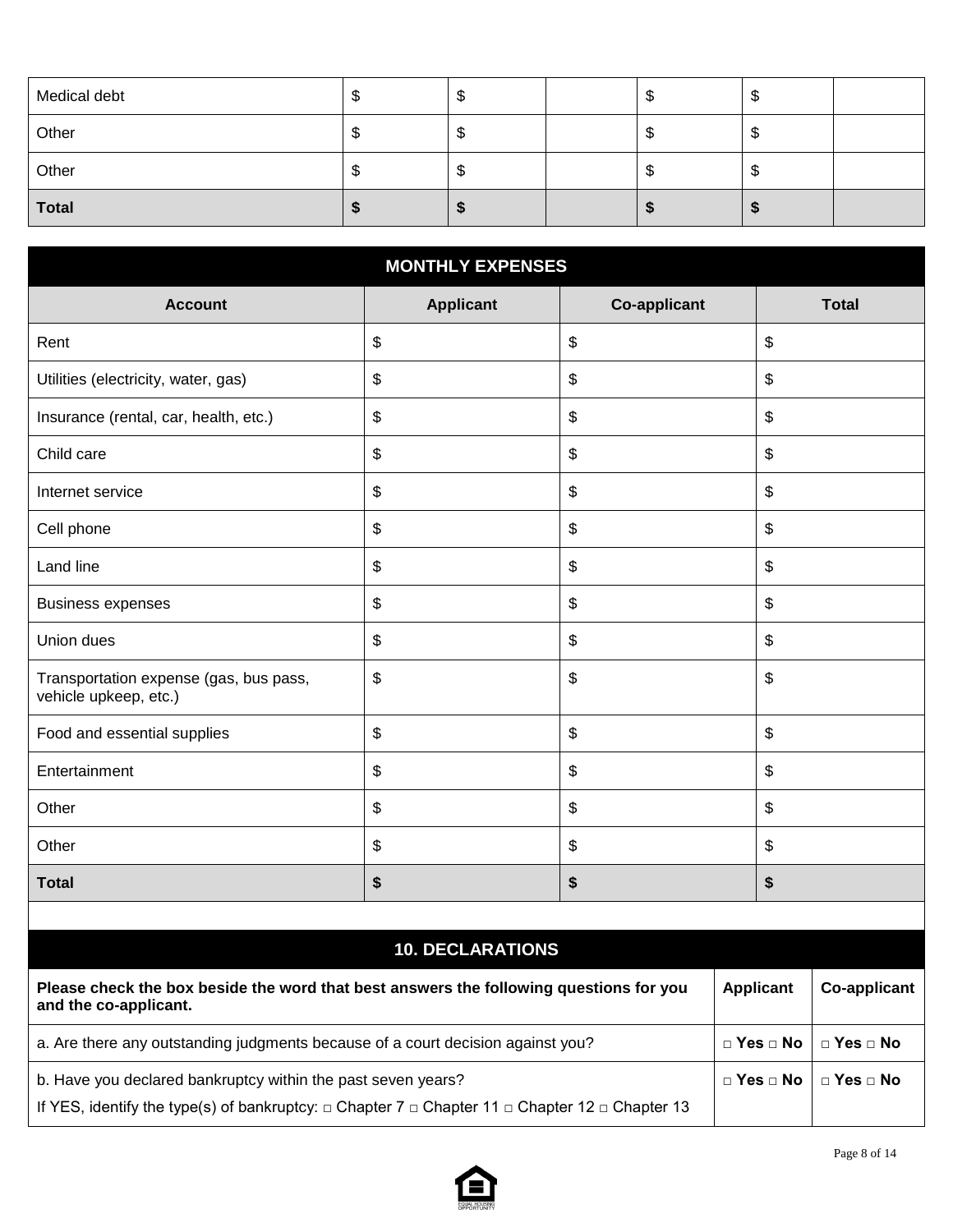| c. Have you had any property foreclosed upon in the past seven years?                                                                                                                                                                     |                          | $\Box$ Yes $\Box$ No |
|-------------------------------------------------------------------------------------------------------------------------------------------------------------------------------------------------------------------------------------------|--------------------------|----------------------|
| d. Are you party to a lawsuit in which you potentially have any personal financial liability?                                                                                                                                             | $\Box$ Yes $\Box$ No     | $\Box$ Yes $\Box$ No |
| e. Have you conveyed title to any property in lieu of foreclosure or completed a pre-foreclosure<br>sale or short sale (where the lender agreed to accept less than the outstanding mortgage<br>balance due) within the past seven years? | $\Box$ Yes $\Box$ No     | $\Box$ Yes $\Box$ No |
| f. Are you currently delinguent or in default on any federal debt or any other loan, mortgage<br>financial obligation or loan guarantee?                                                                                                  | $\sqcap$ Yes $\sqcap$ No | $\Box$ Yes $\Box$ No |
| g. Are you a co-signer or guarantor on any debt of loan that is not disclosed on this application?                                                                                                                                        | $\Box$ Yes $\Box$ No     | $\Box$ Yes $\Box$ No |
| h. Are you a U.S. citizen or permanent resident?                                                                                                                                                                                          | $\Box$ Yes $\Box$ No     | $\Box$ Yes $\Box$ No |

**Note:** If you answered "yes" to any question a through g, or "no" to Question h, please explain on a separate piece of paper.

## **11. AUTHORIZATION, AGREEMENT AND RELEASE**

I understand that by filing this application, I am authorizing Habitat for Humanity to evaluate my actual need for the Habitat homeownership program, my ability to repay an affordable loan and other expenses of homeownership, and my willingness to be a partner through sweat equity and otherwise according to Habitat for Humanity policy.

I understand that the evaluation will include personal visits, a credit checks and employment verification (if applicable). I have answered all the questions on this application truthfully and accurately, and if any of the information provided changes after I submit this application, I will supplement this application, as applicable. I understand that if I have not answered the questions truthfully, accurately or completely, or fail to supplement this application as necessary to maintain its accuracy and completeness, my application may be denied, and that even if I have already been selected to receive a Habitat home, I may be disqualified from the program and forfeit any rights or claims to a Habitat home. The original or a copy of this application will be retained by Habitat for Humanity even if the application is not approved.

If this application is created as (or converted into) an "electronic application," I consent to the use of "electronic records" and "electronic signatures" as the terms are defined in and governed by applicable federal and/or state electronic transaction laws. I intend to sign and have signed this application either using my: (a) electronic signature or (b) a written signature and agree that if a paper version of this application is converted into an electronic application, the application will be an electronic record, and the representation of my written signature on this application will be my binding electronic signature.

I also understand that Habitat for Humanity screens all applicants on the sex offender registry. By completing this application, I am submitting myself to such an inquiry. I further understand that by completing this application, I am submitting myself to a criminal background check.

| <b>Applicant Signature</b> | Date | <b>Applicant Signature</b> | Date |
|----------------------------|------|----------------------------|------|
| v<br>$\sqrt{ }$            |      |                            |      |

PLEASE NOTE: If more space is needed to complete any part of this application, please use a separate sheet of paper and attach it to this application. Please mark your additional comments with "A" for applicant or "C" for co-applicant.

### **12. RIGHT TO RECEIVE COPY OF APPRAISAL**

This is to notify you that if you qualify for the homeownership program and complete the program requirements, we may order an appraisal to determine the value of a home that you may be eligible to purchase, and we may charge you for this appraisal. Upon completion of the appraisal, we will promptly provide a copy to you, even if the loan does not close.

Applicant's name **and all a control of the Co-applicant's name**  $\sim$  Co-applicant's name

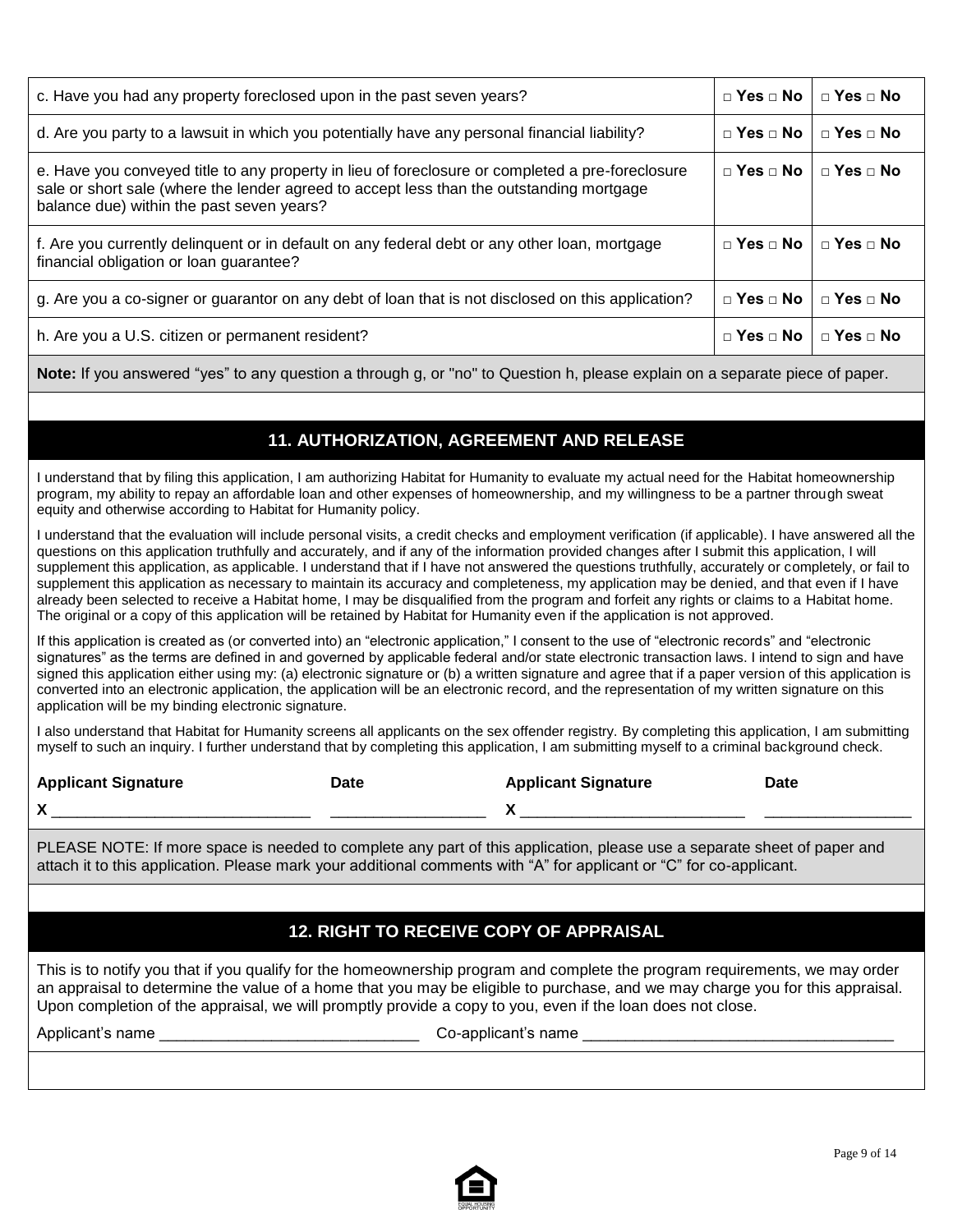### **13. DEMOGRAPHIC INFORMATION**

#### **PLEASE READ THIS STATEMENT BEFORE COMPLETING THE BOX BELOW:**

The purpose of collecting this information is to help ensure that all applicants are being treated fairly, that the housing needs of communities and neighborhoods are being fulfilled, and to otherwise evaluate our programs and report to our funders. For residential mortgage lending, Federal law requires that we ask applicants for their demographic information (ethnicity, sex and race) in order to monitor our compliance with equal credit opportunity, fair housing and home mortgage disclosure laws. You are not required to provide this information but are encouraged to do so. You may select one or more designations for "Ethnicity" and one or more designations for "Race." **The law provides that we may not discriminate** on the basis of this information or on whether you choose to provide it. However, if you choose not to provide the information and you have made this application in person, federal regulations require us to note your ethnicity, sex and race on the basis of visual observation or surname. The law also provides that we may not discriminate on the basis of age or marital status information you provide in this application. If you do not wish to provide some or all of this information, please check below.

| <b>Applicant</b>                                                                                                                       | <b>Co-Applicant</b>                                                                                                                    |
|----------------------------------------------------------------------------------------------------------------------------------------|----------------------------------------------------------------------------------------------------------------------------------------|
| Ethnicity (check one or more):                                                                                                         | Ethnicity (check one or more):                                                                                                         |
| □ Hispanic or Latino                                                                                                                   | □ Hispanic or Latino                                                                                                                   |
| □ Mexican □ Puerto Rican □ Cuban                                                                                                       | □ Mexican □ Puerto Rican □ Cuban                                                                                                       |
| □ Other Hispanic or Latino -                                                                                                           | □ Other Hispanic or Latino -                                                                                                           |
| Origin:<br>For example: Argentinean, Colombian, Dominican,<br>Nicaraguan, Salvadoran, Spaniard, and so on.<br>□ Not Hispanic or Latino | Origin:<br>For example: Argentinean, Colombian, Dominican,<br>Nicaraguan, Salvadoran, Spaniard, and so on.<br>□ Not Hispanic or Latino |
|                                                                                                                                        | $\Box$ I do not wish to provide this information                                                                                       |
| $\Box$ I do not wish to provide this information                                                                                       |                                                                                                                                        |
| Sex:                                                                                                                                   | Sex:                                                                                                                                   |
| $\Box$ Female $\Box$ Male $\Box$ I do not wish to provide this information                                                             | $\Box$ Female $\Box$ Male $\Box$ I do not wish to provide this information                                                             |
| Race (check one or more):                                                                                                              | Race (check one or more):                                                                                                              |
| □ American Indian or Alaska Native —<br>Name of enrolled or principal tribe:                                                           | □ American Indian or Alaska Native —<br>Name of enrolled or principal tribe:                                                           |
| $\Box$ Asian                                                                                                                           | □ Asian                                                                                                                                |
| □ Asian Indian □ Chinese □ Filipino                                                                                                    | □ Asian Indian □ Chinese □ Filipino                                                                                                    |
| □ Japanese □ Korean □ Vietnamese                                                                                                       | □ Japanese □ Korean □ Vietnamese                                                                                                       |
| $\Box$ Other Asian — race:<br>For example: Hmong, Laotian, Thai, Pakistani, Cambodian,<br>and so on.                                   | □ Other Asian — race:<br>For example: Hmong, Laotian, Thai, Pakistani, Cambodian,<br>and so on.                                        |
| □ Black or African American                                                                                                            | □ Black or African American                                                                                                            |
| □ Native Hawaiian or Other Pacific Islander                                                                                            | □ Native Hawaiian or Other Pacific Islander                                                                                            |
| □ Native Hawaiian □ Guamanian or Chamorro □ Samoan                                                                                     | □ Native Hawaiian □ Guamanian or Chamorro □ Samoan                                                                                     |
| □ Other Pacific Islander — race:<br>For example: Fijian, Tongan, and so on.                                                            | □ Other Pacific Islander — race: ______<br>For example: Fijian, Tongan, and so on.                                                     |
| $\sqcap$ White                                                                                                                         | $\sqcap$ White                                                                                                                         |
| $\Box$ I do not wish to provide this information                                                                                       | $\Box$ I do not wish to provide this information                                                                                       |

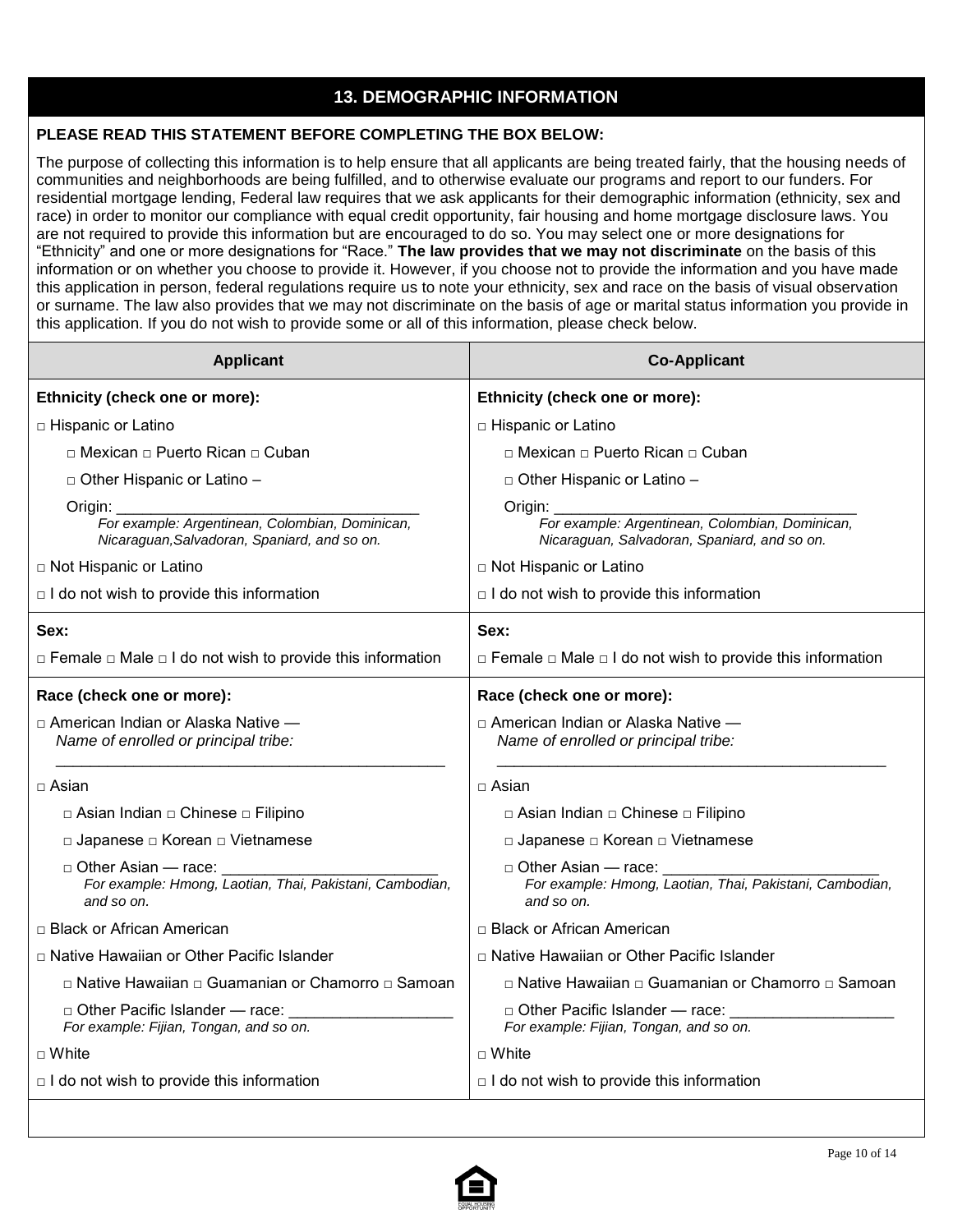| To be completed only by the person conducting the interview               |                                                                                                                                                                                                                                                                             |                                                                          |  |
|---------------------------------------------------------------------------|-----------------------------------------------------------------------------------------------------------------------------------------------------------------------------------------------------------------------------------------------------------------------------|--------------------------------------------------------------------------|--|
|                                                                           | Was the ethnicity of the Borrower collected on the basis of visual observation or surname?<br>Was the sex of the Borrower collected on the basis of visual observation or surname?<br>Was the race of the Borrower collected on the basis of visual observation or surname? | $\Box$ Yes $\Box$ No<br>$\Box$ Yes $\Box$ No<br>$\sqcap$ Yes $\sqcap$ No |  |
| This application was taken by:<br>$\Box$ Face-to-face interview (included | Interviewer's name (print or type)                                                                                                                                                                                                                                          | Interviewer's phone number                                               |  |
| electronic media w/video component)<br>$\Box$ By mail $\Box$ By telephone | Interviewer's signature                                                                                                                                                                                                                                                     | Date                                                                     |  |

## **14. UNMARRIED ADDENDUM**

#### **FOR BORROWER SELECTING THE UNMARRIED STATUS**

**Lender instructions for using the Unmarried Addendum:** The lender may use the Unmarried Addendum only when a borrower selected "Unmarried" in Section 1 and the information collected is necessary to determine how state property laws directly or indirectly affecting creditworthiness apply, including ensuring clear title. For example, the lender may use the Unmarried Addendum when the borrower resides in a state that recognizes civil unions, domestic partnerships or registered reciprocal beneficiary relationships or when the property is located in such a state. "State" means any state, the District of Columbia, the Commonwealth of Puerto Rico, or any territory or possession of the United States.

#### **If you selected "Unmarried" in Section 1:**

Is there a person who is not your legal spouse but who currently has real property rights similar to those of a legal spouse?

**□** No **□** Yes

If YES, indicate the type of relationship and the state in which the relationship was formed. For example, indicate if you are in a civil union, domestic partnership, registered reciprocal beneficiary relationship, or other relationship recognized by the state in which you currently reside or where the property is located.

**□** Civil union **□** Domestic partnership **□** Registered reciprocal beneficiary relationship

□ Other (explain):

**State:** \_\_\_\_\_\_\_\_\_\_\_\_\_\_\_\_\_\_\_\_\_\_\_\_\_\_\_\_\_\_\_\_\_\_\_\_\_\_\_\_\_\_\_\_\_\_\_\_\_\_\_\_\_\_\_\_\_\_\_\_\_\_\_\_\_\_\_\_\_\_\_\_\_\_\_\_\_\_\_\_\_\_\_\_\_\_\_\_\_\_\_\_\_\_\_

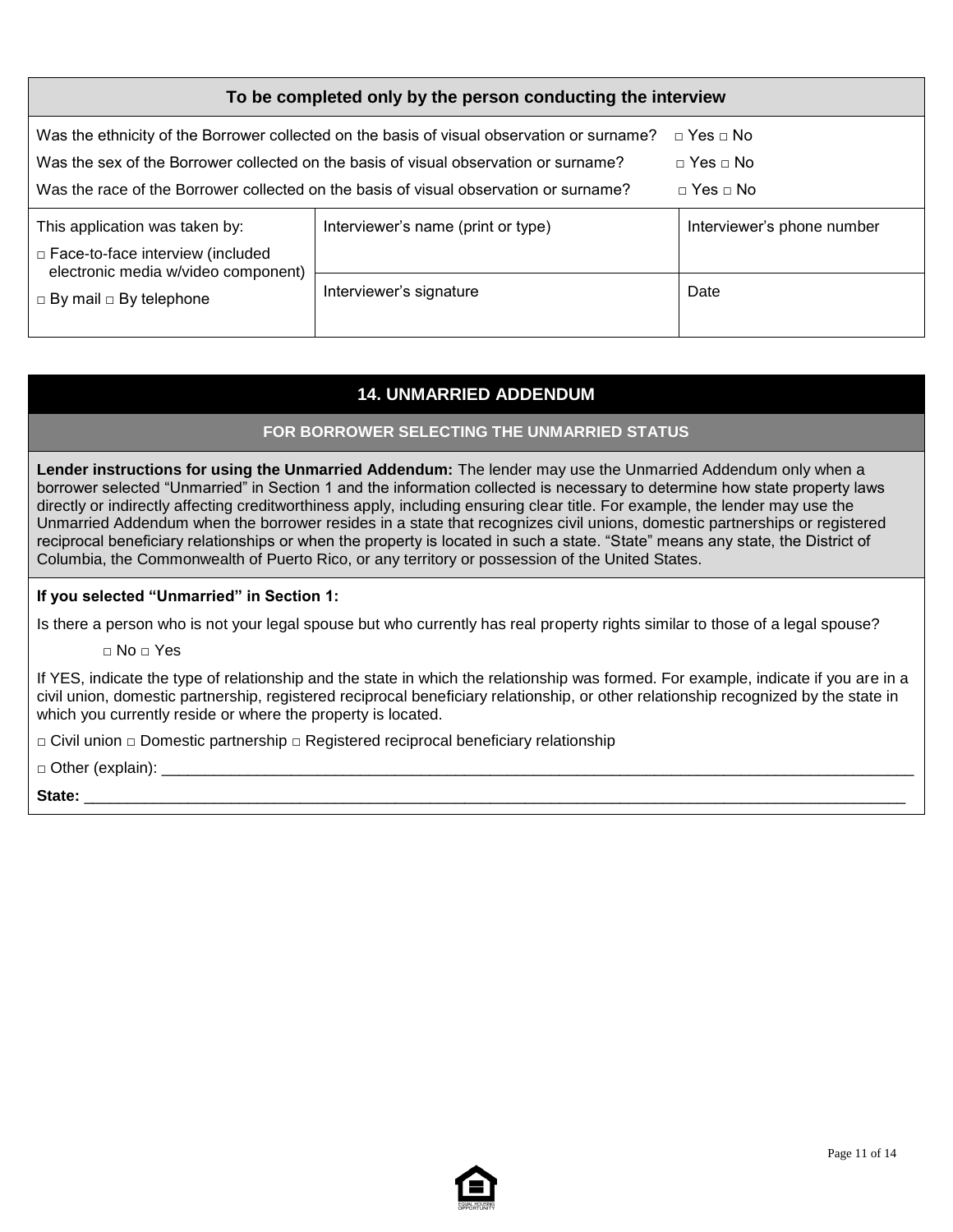

# Authorization to Obtain Consumer Reports

#### **Background Screening Disclosure**

I hereby authorize North Willamette Valley Habitat for Humanity, through Coeus Global, CIC Credit and their designated agents and representative to conduct a comprehensive review of my background through a consumer report and/or an investigative consumer report to be generated for acceptance into the homeownership program. I understand that the scope of the consumer report/investigative consumer report may include, but is not limited to, the following areas: criminal history records (from local, state, federal, international and other law enforcement agencies' records), sexual offender's lists, wants and warrants records, credit history, OFAC/patriot act, and any sanctions lists.

#### **Authorization and Release**

By signing below, I/we \_\_\_\_\_\_\_\_\_\_\_\_\_\_\_\_\_\_\_\_\_\_\_\_\_\_\_\_\_\_\_\_\_\_\_\_\_\_\_\_\_\_\_\_\_\_\_\_\_, acknowledge that I/we hereby voluntarily authorize North Willamette Valley Habitat for Humanity (NWVHFH). to obtain consumer reports about me/us from consumer reporting agencies, which may include information about my credit worthiness, credit standing, and credit capacity. I acknowledge and authorize NWVHFH to run a sex offender registry check, criminal background check, credit check, rental verification, and employment verification with current and previous employers. I/we also authorize NWVHFH to consider these reports when making decisions regarding my request for selection into the NWVHFH homeownership program and for permission to obtain a mortgage. I certify that all information provided below and on my application is correct to the best of my knowledge.

Upon request, NWVHFH, CIC Credit, or Coeus Global, will supply a copy of the completed credit report, consumer report or investigative consumer report along with a copy of an individual's rights under the Fair Credit Reporting Act.

I/we understand that I/we have rights under the Fair Credit Reporting Act, including the rights discussed in the attached "Summary of Your Rights Under the Fair Credit Reporting Act."

**I/we agree that a photocopy or telephonic facsimile of this authorization shall be valid as the original.**

| <b>Applicant's Name</b>       | Maiden/AKA/Previous Names |
|-------------------------------|---------------------------|
| Signature                     | Date                      |
|                               |                           |
| <b>Social Security Number</b> |                           |
|                               |                           |
| <b>Co-Applicant's Name</b>    | Maiden/AKA/Previous Names |
| Signature                     | Date                      |
| <b>Social Security Number</b> |                           |

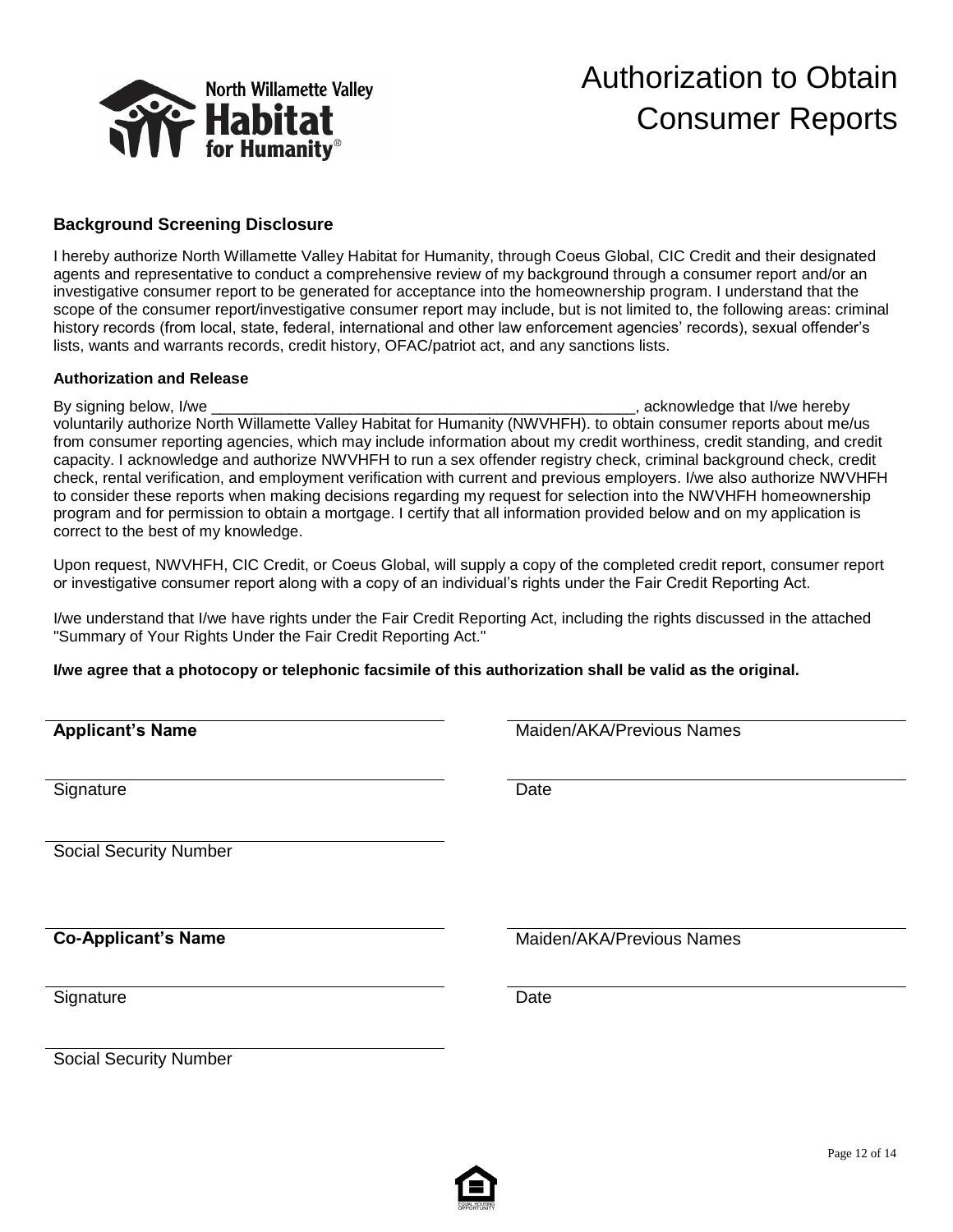

# Summary of Your Rights Under the Fair Credit Reporting Act

North Willamette Valley Habitat for Humanity, Inc. (NWVHFH) may wish to obtain a "consumer report" from a "consumer reporting agency" when considering your request for selection into the NWVHFH home ownership program and for permission to obtain a mortgage.

A "consumer report" is any written, oral, or other communication of any information by a "consumer reporting agency" bearing on a consumer's credit worthiness, credit standing and credit capacity. This information is collected for the purpose of serving as a factor in making decisions regarding my request for permission to obtain a third mortgage or an equity line of credit.

The terms "consumer", "consumer reporting agency", and "consumer report" are defined in the Fair Credit Reporting Act (FCRA), which applies to you. Under the FCRA, you are a "consumer". A "consumer reporting agency" is a person or business unit that, for monetary fees, dues, or on a cooperative nonprofit basis, regularly assembles or evaluates consumer credit information or other information on consumers to furnish "consumer reports" to others, such as NWVHFH.

If NWVHFH obtains a "consumer report" about you, and if it considers any information in the report when making a decision that directly and adversely affects you, you will be provided with:

- $\checkmark$  notice of the decision
- $\checkmark$  contact information for the consumer reporting agency that furnished the report to NWVHFH
- $\checkmark$  notice of your rights under FCRA to obtain a free copy of your consumer report and to dispute with a consumer reporting agency the accuracy or completeness of any information in a consumer report furnished by the agency

You may also contact the Federal Trade Commission about your rights under FCRA.

Before NWVHFH can obtain a "consumer report" about you, you must give your consent in writing. After you have read this page completely, please turn to the next page, which allows you to give your consent.

NOTE: For the text of the Fair Credit Reporting Act, please reference:

<http://www.ftc.gov/os/statutes/fcra.htm>